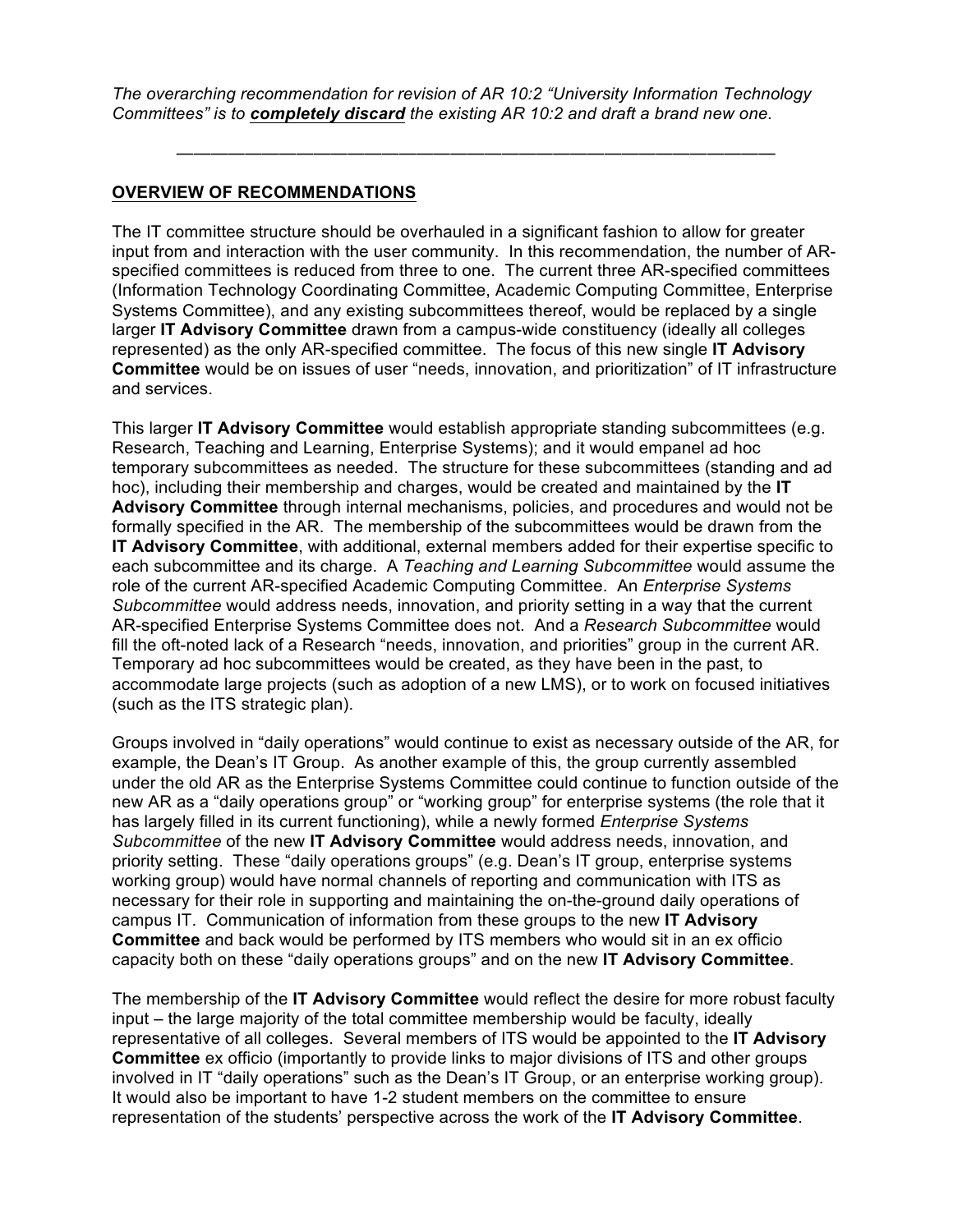# **SPECIFIC RECOMMENDATIONS**

*The following provides specific recommendations (and some questions) pertaining to each category found in the current AR 10:2 (these categories will presumably be the same for the new AR).*

**TITLE:** University Information Technology Advisory Committee.

# **INTRODUCTION (to AR)**

- to provide a channel for active input from faculty to ITS for identifying needs, guiding innovation, and prioritizing development of ITS infrastructure and services.
- and to facilitate the exchange of information between ITS and its users regarding university-wide computing and data communication needs and interests in research, instruction, and administration.
- university creates a standing advisory committee: the University IT Advisory Committee.

#### **MEMBERSHIP (of committee)**

- Broadly representative of all colleges (currently 19 colleges [counting the new Honors College]).
	- Is weighted representation necessary to account for college size differentials? (i.e., multiple representatives from larger colleges?, perhaps combining smaller colleges? – see Graduate Council as example of this: http://www.research.uky.edu/gs/Council/members.html).
	- Faculty of all title series and levels of appointment would be eligible.
	- At least two student members (one undergraduate, one graduate).
	- Appointment terms should be staggered and normally for three years, except that the appointments of students should be for one year. One-time reappointments are permitted (for a total of six consecutive years on the committee for faculty, two consecutive years for students [or should student members not be eligible for reappointment?]).
- Ex officio members.
	- CIO and CIO UK Healthcare are ex officio members.
	- Chair of Senate Technology Committee is ex officio on this IT Advisory Committee (and IT Advisory Committee chair becomes ex officio on Senate Technology Committee).
	- CIO appoints a specific set of ITS ex officio members (ITS division heads?).
- Chair of committee.
	- *Old AR 10:2 states:* "The President shall designate the chair from the faculty members."
	- Depending on the process of membership selection (see "questions" section immediately below) a different mechanism for selection of chair should be considered (though should still be selected from among the faculty members of the committee):
		- CIO-designated?
		- Elected by the committee members from amongst the membership?